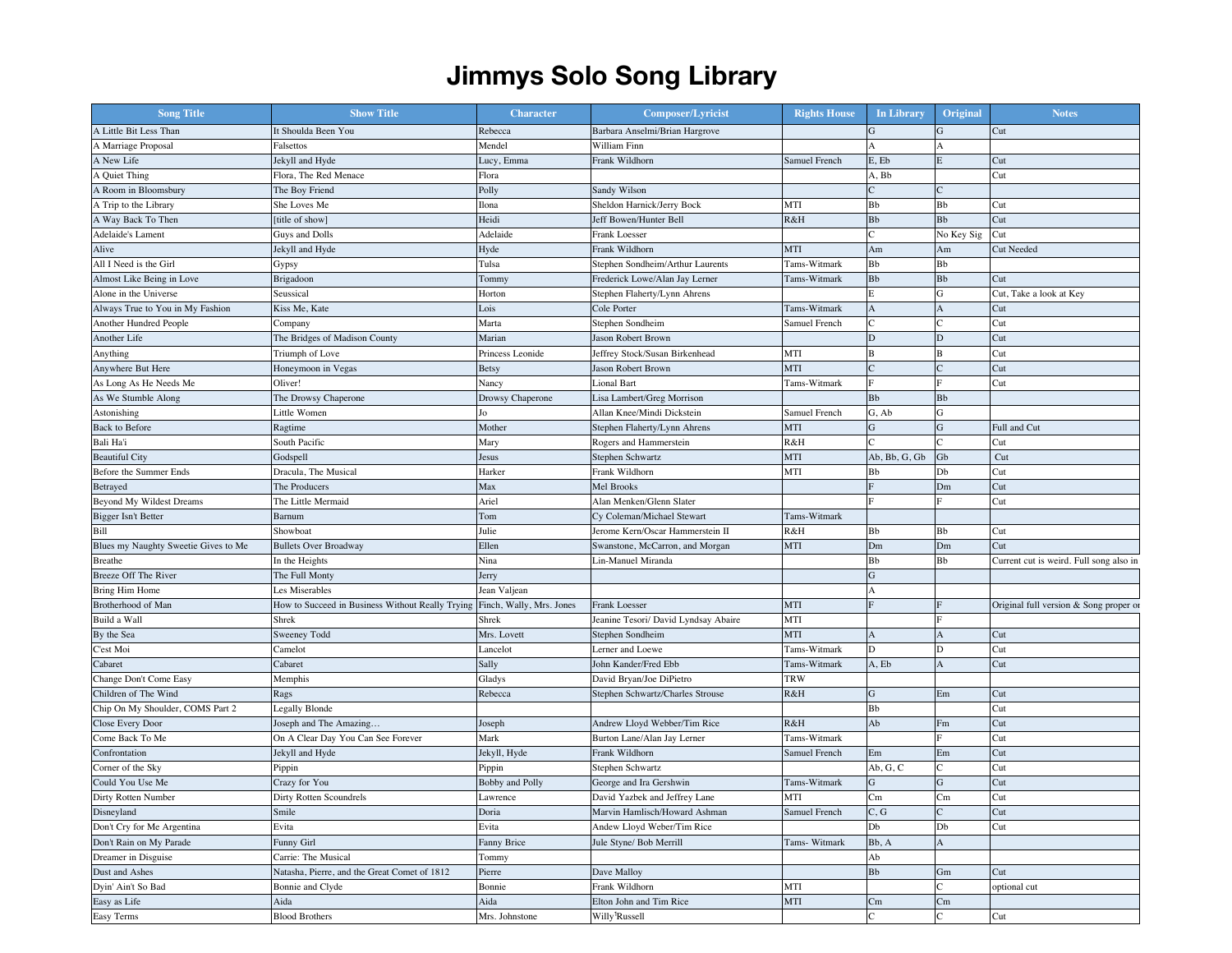| Empty Chairs At Empty Tables       | Les Miserables                                   | Marius                      | Claude-Michel Schönberg and Alain Boublil | MTI           | Am, Cm                | Am                          |                   |
|------------------------------------|--------------------------------------------------|-----------------------------|-------------------------------------------|---------------|-----------------------|-----------------------------|-------------------|
| Enjoy the Trip                     | Bring It On                                      | Randall                     | Tom Kitt and Amanda Green                 | MTI           | F, Ab                 | Ab                          | Cut               |
|                                    |                                                  |                             |                                           |               |                       |                             |                   |
| Everybody Says Don't               | Anvone Can Whistle                               | Hapgood                     | Stephen Sondheim                          | MTI           |                       |                             |                   |
| <b>Everything Else</b>             | Next To Normal                                   | Natalie                     | Bryan Yorkey/Tom Kit                      | <b>MTI</b>    | $\mathsf{C}$          | $\overline{C}$              | Cut               |
| Everything I Know                  | In the Heights                                   | Nina                        | Lin-Manuel Miranda                        |               | Eb                    | Eb                          | Cut               |
| Fabulous, Baby                     | Sister Act                                       | Deloris                     | Alan Menken/Glenn Slater                  |               | F                     | Eb                          | Cut               |
|                                    |                                                  | Marius                      | Harold Rome                               |               | Eb                    | Eb                          | Cut               |
| Fanny<br>Far from the Home I Love  | Fanny<br>Fiddler on the Roof                     | Hodel                       |                                           | MTI           | Eb                    | Cm                          |                   |
|                                    |                                                  |                             | Jerry Bock/Sheldon Harnick                |               | $\mathbf{F}$          | E                           |                   |
| Fight the Dragons                  | <b>Big Fish</b>                                  | Edward                      | Andrew Lippa                              | <b>TRW</b>    |                       |                             | Cut               |
| Fly, Fly Away                      | Catch Me if You Can                              | Brenda                      | Mark Shaiman/Scott Witman                 | <b>MTI</b>    | Gb                    | Gb                          | Cut               |
| Free                               | A Funny Thing Happened on the Way to the Forum   | Pseuodolus                  | Stephen Sondheim                          | MTI           | $\sqrt{ }$            |                             | Cut               |
| Funny                              | City of Angels                                   | Stine                       | Cy Coleman/David Zippel                   | Tams-Witmark  | <b>Bbm</b>            | <b>B</b> bm                 | Cut               |
| Get Out and Stay Out               | 9 to 5                                           | Judy                        | Dolly Parton                              | MTI           | Ab, F, G              | G                           |                   |
| Giants in the Sky                  | Into The Woods                                   | Jack                        | Stephen Sondheim                          | MTI           |                       | Ab                          |                   |
| Gigi                               | Gigi                                             | Gaston                      | Frederick Lowe/Alan Jay Lerner            |               | C, F                  | C                           | Cut               |
| Gimme Gimme                        | Thoroughly Modern Millie                         | Millie                      | Jeanine Tesori/ Dick Scanlan              | <b>MTI</b>    |                       | Gb                          | Cut               |
| Goodbye                            | Catch Me if You Can                              | Frank, Jr.                  | Mark Shaiman/Scott Witman                 | MTI           | $G$ (Cut), $Ab$ , $F$ | G                           | Cut in G          |
| Gorgeous                           | The Apple Tree                                   | Ella                        | Jerry Bock/Sheldon Harnick                | MTI           | ${\bf G}$             | G                           |                   |
| Grand Knowing You                  | She Loves Me                                     | Kodaly                      |                                           |               | $\mathcal{C}$         | $\mathsf{C}$                |                   |
| Green Finch and Linnet Bird        | Sweeney Todd                                     | Johanna                     | Stephen Sondheim                          | MTI           |                       |                             |                   |
| Grow For Me                        | Little Shop of Horrors                           | Seymour                     | Alan Menken/Howard Ashman                 | MTI           |                       | Eb                          | Cut               |
| Happily Ever After                 | Once Upon a Mattress                             | Winnifred                   | Mary Rodgers/ Marshall Barer              | R&H           | Db, D                 | Db                          | Cut               |
| Happy to Keep His Dinner Warm      | How to Succeed in Business Without Really Trying | Rosemary                    | Frank Loesser/Abe Burrows                 |               | G                     | G                           | Do we need a cut? |
| Happy/Sad                          | The Addams Family                                | Gomez Addams                | Andrew Lippa                              |               | Db                    | ${\rm Db}$                  | Cut               |
| Hard to Be the Bard                | Something Rotten!                                | Shakespeare                 | Wayne Kirckpatrick/Karey Kirckpatrick     |               | F, G                  | G                           | Cut               |
| Her Voice                          | The Little Mermaid                               | Eric                        | Alan Menken/Glenn Slater                  | <b>MTI</b>    | $\mathsf{C}$          | Bm                          | Cut               |
|                                    |                                                  |                             |                                           |               |                       |                             |                   |
| Here I Am                          | Dirty Rotten Scoundrels                          | Christine                   | David Yazbek and Jeffrey Lane             | MTI           | Bb                    | Bb                          | Cut version 2     |
| Here's My Plan                     | The Adventures of Tom Sawyer                     | Tom                         | Don Schlitz                               | MTI           | $\mathbf D$           | D                           | Cut               |
| Hold On                            | The Secret Garden                                | Martha, Mary                | Lucy Simon/Marsha Norman                  | Samuel French | Cm                    | Cm                          | Cut               |
| Holding Out For A Hero             | Footloose                                        | Ariel, Rusty, Urleen, Wendy | Tom Snow/Dean Pitchford                   | R&H           | Am                    | Am                          | Cut               |
| Home                               | Beauty and the Beast                             | Belle                       | Alan Menken/Tim Rice                      | MTI           | ${\bf G}$             | G                           | Cut               |
| Home                               | The Wiz                                          | Dorothy                     | Charlie Smalls/William F. Brown           | Samuel French | Eb, C                 | Eb                          |                   |
| How 'Bout a Dance                  | Bonnie and Clyde                                 | Bonnie                      | Frank Wildhorn                            | MTI           | Ab                    | Ab                          |                   |
| How I Know You                     | Aida                                             | Mereb                       | Elton John and Tim Rice                   | MTI           |                       |                             |                   |
| How It Ends                        | <b>Big Fish</b>                                  | Edward                      | Andrew Lippa                              | <b>TRW</b>    | B (intro in D)        | B (intro in D)              |                   |
| I Am Aldolpho                      | The Drowsy Chaperone                             | Aldolpho                    | Lisa Lambert/Greg Morrison                |               | Cm, C/m               | Cm                          | Cut               |
| Am The One                         | Next to Normal                                   | Dan                         | Bryan Yorkey/Tom Kit                      | MTI           | F#m                   | F#m                         | Cut               |
| I Am What I Am                     | La Cage Aux Folles                               | Albin                       | Jerry Herman                              | Samuel French | A, C                  | $\mathcal{C}$               |                   |
| Believe In You                     | How to Succeed in Business Without Really Trying | Finch                       | Frank Loesser                             |               | G                     | G                           | Cut               |
| Cain't Say No                      | Oklahoma!                                        | Ado Annie                   | Richard Rodgers/Oscar Hammerstein II      | R&H           | F                     | $\overline{F}$              | Cut               |
| Can't Stand Still                  | Footloose                                        | Ren                         | Dean Pitchford/Tom Snow                   | R&H           | $_{\rm Bb}$           | Bb                          |                   |
| I Chose Right                      | Baby                                             | Danny                       | David Shire/Richard Maltby, Jr.           | Samuel French | $\mathbf G$           | $\mathbf G$                 | Cut               |
| I Could Be That Guy                | Sister Act                                       | Eddie                       | Alan Menken/Glenn Slater                  |               | Db                    | Db                          |                   |
| I Could Have Danced All Night      | My Fair Lady                                     | Eliza                       | Frederick Lowe/Alan Jay Lerner            | Tams-Witmark  |                       |                             |                   |
| Don't Care Much                    | Cabaret                                          | Emcee                       | John Kander/Fred Ebb                      |               | Gm                    | Gm                          | Cut               |
| I Don't Hear the Ocean             | Marie Christine                                  | Dante                       | Michael John LaChiusa                     | R&H           |                       |                             |                   |
|                                    |                                                  |                             |                                           |               |                       |                             |                   |
| Don't Know How to Love Him         | Jesus Christ Superstar                           | Mary Magdalene              | Andrew Lloyd Webber/ Tim Rice             | R&H           | D<br>$\mathbf C$      | $\mathbf D$<br>$\mathbf C$  | Cut               |
| Don't Know What I'd Do Without You | A Gentleman's Guide to Love and Murder           | Sibella                     |                                           |               |                       |                             |                   |
| Don't Need a Roof                  | <b>Big Fish</b>                                  | Sandra                      | Andrew Lippa                              |               | $\mathsf{C}$          | $\mathcal{C}_{\mathcal{C}}$ |                   |
| I Dreamed a Dream                  | Les Miserables                                   | Fantine                     | Claude-Michel Schönberg and Alain Boublil | MTI           | ${\rm Eb}$            | ${\rm Eb}$                  |                   |
| Enjoy Being a Girl                 | Flower Drum Song                                 | Linda                       | Richard Rodgers/Oscar Hammerstein II      | R&H           | $\mathbf{F}$          | E                           | Cut               |
| I Found a New Baby                 | <b>Bullets Over Broadway</b>                     | Ellen                       | Jack Palmer/Spencer Williams              |               | ${\rm Db}$            | Db                          | Cut               |
| Got the Sun in the Morning         | Annie Get Your Gun                               | Annie                       | Irving Berlin                             | R&H           |                       | E                           | 2 arrangements    |
| Hate Men                           | Kiss Me, Kate                                    | Katharine                   | Cole Porter                               | Tams-Witmark  | $\mathbf D$           | $\mathbf{B}$                | Cut               |
| Know the Truth                     | Aida                                             | Amneris                     | Elton John and Tim Rice                   | MTI           | ${\rm Em}$            | Em                          | Cut               |
| Know Where I've Been               | Hairspray                                        | Motormouth Maybelle         | Marc Shaiman/Scott Witman                 | MTI           | G, A                  | G                           | Cut               |
| I Like It Here                     | The Story of My Life                             | Thomas                      | Neil Bartram                              | MTI           | $\mathsf{C}$          | $\mathcal{C}_{\mathcal{C}}$ | Cut               |
| I Love a Piano                     | White Christmas                                  | Phil/Judy                   | Irving Berlin                             | R&H           |                       |                             | Needs a cut       |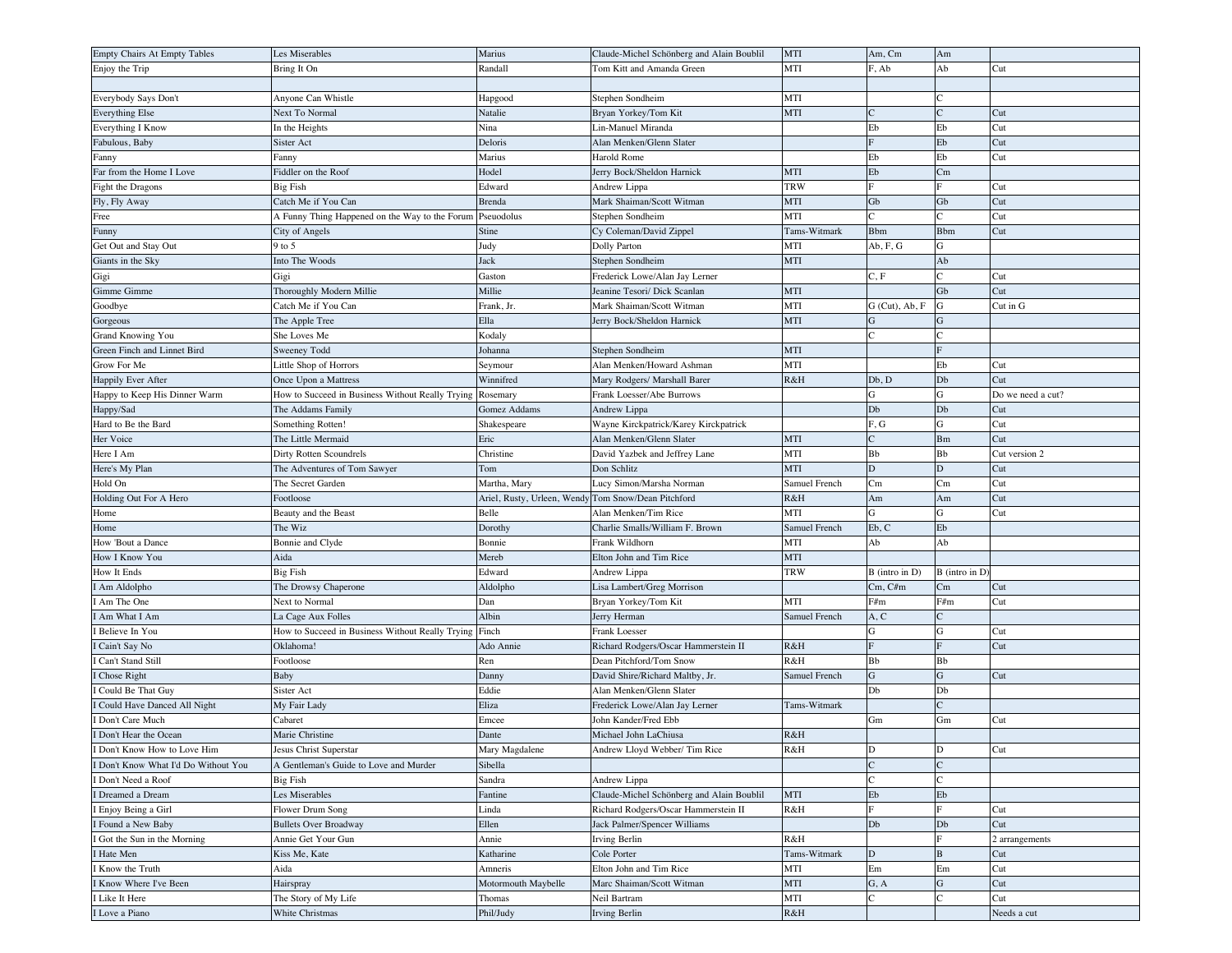| I Love Betsy                     | Honeymoon in Vegas                                  | Jack                  | Jason Robert Brown                                 | MTI                       | D                 | D              | Cut                            |
|----------------------------------|-----------------------------------------------------|-----------------------|----------------------------------------------------|---------------------------|-------------------|----------------|--------------------------------|
| I Met A Girl                     | <b>Bells Are Ringing</b>                            | Jeff Moss             | Jule Styne/Betty Comden/Adolph Green               | Tams-Witmark              | $Eb$ (cut), $F$   |                | Cut in Eb                      |
| Miss the Music                   | Curtains                                            | Aaron                 | Kandor and Ebb                                     | <b>TRW</b>                |                   |                |                                |
| Never Knew His Name              | <b>BKLYN</b> The Musical                            | Brooklyn              | Mark Schoenfeld/Barri McPherson                    | <b>Broadway Licensing</b> | IC                |                |                                |
| Speak Six Languages              | The 25th Annual Putnam County Spelling Bee          | Marcy                 | William Finn                                       | MTI                       | G                 | G              | Cut                            |
| Wanna Be a Producer              | The Producers                                       | Leo                   | Mel Brooks                                         |                           | Ab                | Ab             |                                |
| Was Here                         | The Glorious Ones                                   | Flaminio              | Ahrens & Flaherty                                  |                           | Db, D             | Db             | Previous version missing pages |
| Won't Send Roses                 | Mack and Mabel                                      | Mack                  | Jerry Herman                                       |                           | $\mathcal{C}$     | $\overline{C}$ | Two arrangements               |
| , Don Quixote                    | Man of La Mancha                                    | Don Quixote           | Mitch Leigh/ Joe Darion                            | Tams-Witmark              |                   | Dm             | Cut                            |
| I'd Give My Life For You         | Miss Saigon                                         | Kim                   | Claude-Michel Schönberg and Alain Boublil          | <b>MTI</b>                | <b>Bb</b>         | Bb             | Cut                            |
| I'll Be There                    | The Pirate Queen                                    |                       | Claude-Michel Schönberg and Alain Boublil          |                           | Db, Eb            |                | Cut                            |
| I'll Cover You                   | Rent                                                | Collins               | Jonathan Larson                                    |                           |                   |                | Cut                            |
| I'll Cover You (Reprise)         | Rent                                                | Collins               |                                                    |                           | B                 | В              |                                |
| I'm a Woman                      | Smokey Joes' Café                                   |                       | Jerry Lieber/Mike Stoller                          | R&H                       | $\mathcal{C}$     | $\overline{C}$ |                                |
| I'm Alive                        | Next To Normal                                      | Gabe                  | Bryan Yorkey/Tom Kitt                              | MTI                       | F, G              | $\mathbf G$    | Cut                            |
| I'm Here                         | The Color Purple                                    | Celie                 | Brenda Ruseel/Allee Willis/Stephen Bray            | <b>TRW</b>                | $F$ (cut), $G$    | Ē              | Cut in G                       |
| I'm in Love with a Wonderful Guy | South Pacific                                       | Nellie                | Richard Rodgers/Oscar Hammerstein II               | R&H                       | Eb                |                | Cut                            |
| I'm Not Alone                    | Carrie: The Musical                                 | Carrie                | Michael Gore/Dean Pitchford                        |                           | Ab                | Db             | Cut                            |
|                                  |                                                     |                       |                                                    |                           |                   |                |                                |
| I'm Not at All in Love           | The Pajama Game                                     | Babe                  | Richard Adler/Jerry Ross                           | MTI                       | $D, F$ (cut)      | D              | Cut in F                       |
| I'm Not That Smart               | The 25th Annual Putnam County Spelling Bee          | Leaf Coneybear        | William Finn                                       | MTI                       | D                 | D              |                                |
| I've Been                        | Next To Normal                                      | Dan                   | Brian Yorkey/Tom Kitt                              |                           | Dm, Fm            | Ab             | Cut                            |
| I've Found a New Baby            | <b>Bullets Over Broadway</b>                        | Ellen                 | Woody Allen/Jack Palmer/Spencer Williams           |                           | Bbm, Cm           | <b>B</b> bm    | 2 arrangements                 |
| I've Never Been in Love Before   | Guys and Dolls                                      | Sarah and Sky         | Frank Loesser                                      | MTI                       | Bb                | Bb             |                                |
| If I Can't Love Her              | Beauty and the Beast                                | <b>Beast</b>          | Alan Menken/Tim Rice                               | Disney                    |                   | Ċ              | Cut                            |
| If I Loved You                   | Carousel                                            | <b>Billy</b> or Julie | Richard Rodgers/Oscar Hammerstein                  | R&H                       | Db                | G              | Chorus ONLY & Full             |
| If You Could See Her             | Cabaret                                             | Emcee                 | John Kander/Fred Ebb                               |                           | $\mathbf{F}$      | $\overline{F}$ | Cut                            |
| If You Were Gay                  | Avenue Q                                            | Nicky                 | Robert Lopez/Jeff Marx                             | MTI                       | $\mathcal{C}$     | $\mathcal{C}$  | Cut                            |
| Il Mondo era Vuoto               | The Light in the Piazza                             | Fabrizio Naccarelli   | Adam Guettel                                       | Samuel French             | <b>Bb</b>         | Ab             | Cut                            |
| In His Eyes                      | Jekyll and Hyde                                     | Lucy, Emma            | Frank Wildhorn                                     | Samuel French             | Cm                | Cm             | Cut                            |
| In the Heights                   | In the Heights                                      | Usnavi                | Lin-Manuel Miranda                                 |                           | <b>Bb</b>         | Bb             | Cut                            |
| Is It Really Me?                 | 110 in The Shade                                    | Lizzie                | Harvey Schmitt/Tom Jones                           | Tams-Witmark              | D                 | D              |                                |
|                                  |                                                     |                       |                                                    |                           |                   | $\mathbf D$    | Cut                            |
| It All Fades Away                | The Bridges of Madison County                       | Robert                | Jason Robert Brown                                 | <b>MTI</b>                | D, C              |                |                                |
| It Don't Make Sense              | Parade                                              | Frankie               | Jason Robert Brown                                 | MTI                       | Bb                | Bb             | Cut                            |
| It Hurts Me                      | All Shook Up                                        | Dennis                | Joy Byers and Charles E. Daniels                   | Cherry River Music        |                   | $\overline{C}$ |                                |
| It Only Takes a Moment           | Hello, Dolly!                                       | Cornelius/Irene       | Jerry Herman                                       |                           | Bb                | Bb             | Cut                            |
| It Takes Two                     | Hairspray                                           | Link                  | Marc Shaiman/Scott Witman                          | <b>MTI</b>                |                   |                |                                |
| It Won't Be Long Now             | In The Heights                                      | Vanessa               | Lin-Manuel Miranda                                 | R&H                       | C, D              | D              |                                |
| It's Hard to Speak My Heart      | Parade                                              | Leo                   | Jason Robert Brown                                 | MTI                       | E, Eb, F          | E              |                                |
| It's Your Wedding Day            | The Wedding Singer                                  | Robbie                | Matthew Sklar                                      | MTI                       |                   |                |                                |
| Johanna                          | Sweeney Todd                                        | Antony                | Stephen Sondheim                                   | <b>MTI</b>                | Eb                | Eb             |                                |
| Killer Instinct                  | Bring It On                                         | Eva                   | Tom Kitt/Lin- Manuel Miranda/Amanda Green          | MTI                       | $\mathbf{A}$      | A              | Cut                            |
| Kind of Woman                    |                                                     | Catherine             | Stephen Schwartz                                   |                           | D                 | D              |                                |
|                                  | Pippin<br>Newsies                                   | Ensemble              | Alan Menken/Jack Feldman                           | Disney                    | $Gm, F\#m$        | Gm             |                                |
| King of New York                 |                                                     |                       |                                                    | <b>MTI</b>                | Eb                | Eb             | Gm (Full), F#m (cut)<br>Cut    |
| Larger Than Life                 | My Favorite Year                                    | Benjy                 | Stehen Flaherty/Lynn Ahrens<br><b>Bill Snibson</b> |                           |                   |                | Cut                            |
| Leaning on a Lamp Post           | Me and My Girl                                      | Noel Gay              | Duncan Sheik/Steven Sater                          | <b>MTI</b>                | G                 | G              | Cut                            |
| Left Behind                      | Spring Awakening                                    | Melchior              |                                                    |                           |                   | G              |                                |
| Let It Sing                      | Violet                                              | Violet                | Jeanine Tesori/Brian Crawley                       | MTI                       | $\mathbf G$       |                | Cut                            |
| Let's Hear It for the Boy        | Footloose                                           | Rusty                 | Tom Snow/ Dean Pitchford                           | R&H                       | ${\bf C}$         | $\mathbf C$    | Cut                            |
| Life With Harold                 | The Full Monty                                      | Vicki                 | David Yazbek                                       | MTI                       | $\mathbf C$       | $\mathbf C$    |                                |
| Linda's Note                     | The Wedding Singer                                  | Linda                 | Matthew Sklar                                      | MTI                       | $\mathbf{A}$      | A              |                                |
| Loneliness of Evening            | Cinderella (R&H)                                    | Topher                | Richard Rodgers/Oscar Hammerstein II               |                           | Eb                | Eb             | Cut                            |
| Long Sunday Afternoon            | <b>Blood Brothers</b>                               | Mickey                | Willy Russell                                      |                           | $\overline{G}$    | $\mathbf G$    | Cut                            |
| Look at the Sky                  | Urinetown                                           | <b>Bobby</b>          |                                                    |                           | Bb                |                | Cut                            |
| Look What Happened to Mabel      | Mack and Mabel                                      | Mabel                 | Jerry Herman                                       | Samuel French             | ${\bf B}{\bf b}$  | Bb             | Cut                            |
| Losing My Mind                   | Follies                                             |                       |                                                    |                           | A, Ab<br>$\Gamma$ |                | Cut                            |
| Love Can't Happen                | <b>Grand Hotel</b>                                  | Baron                 | Maury Yeston                                       | MTI                       |                   |                | Cut                            |
| Love, I Hear                     | A Funny Thing Happened on the Way to the Forum Hero |                       | Stephen Sondheim                                   | MTI                       | G                 | G              |                                |
| Luck Be A Lady<br>Lucky to be Me | Guys and Dolls<br>On the Town                       | Sky<br>Gabey          | Frank Loesser<br>Leonard Bernstein                 | MTI<br>Tams-Witmark       | $Db$ (cut), $C$   | ${\rm Db}$     | Cut in D<br>Cut                |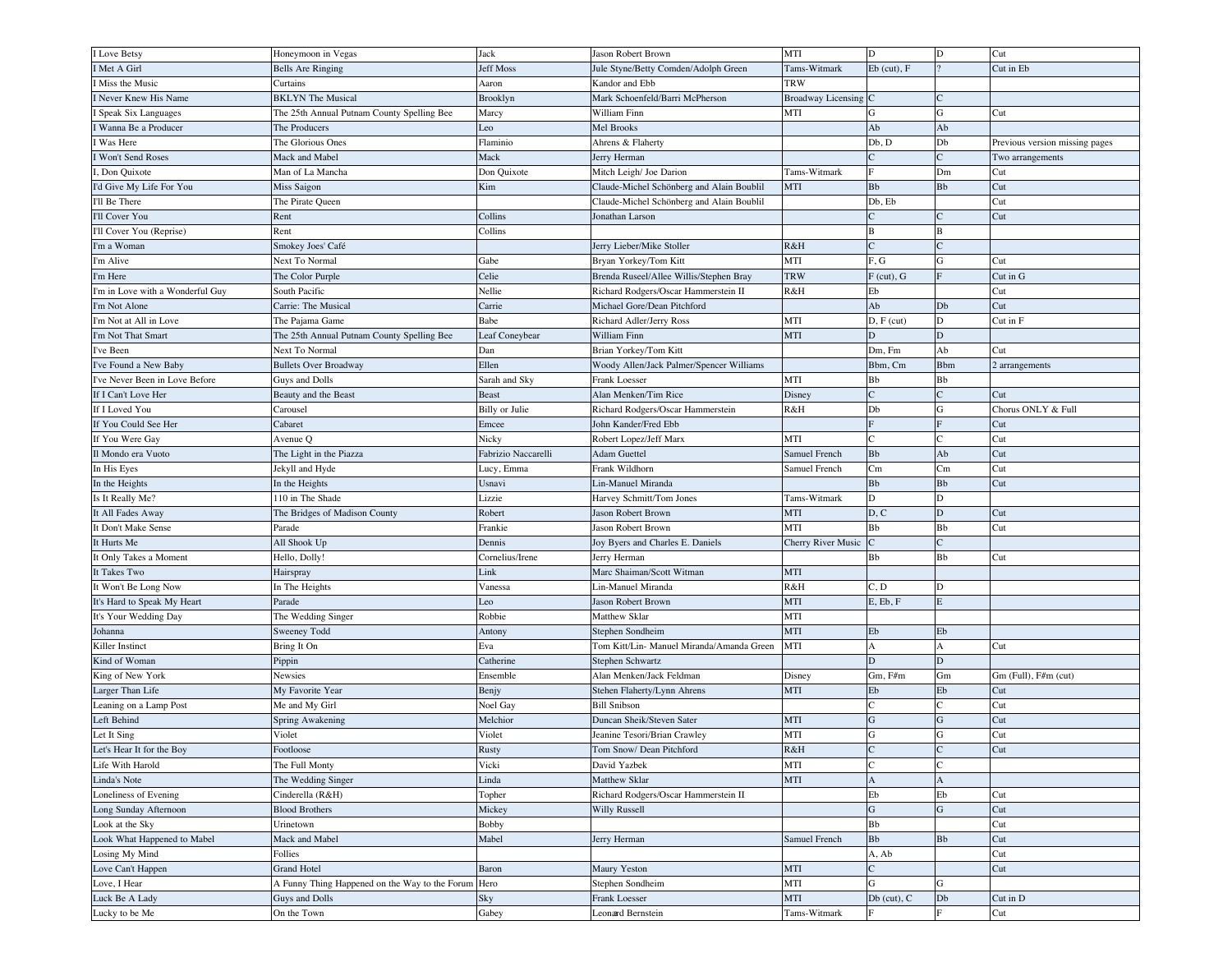| Make Them Hear You               | Ragtime                                        | Coalhouse                   | Stephen Flaherty/Lynn Ahrens              | MTI           | ${\rm Eb}$       | ${\rm Eb}$       | Cut                        |
|----------------------------------|------------------------------------------------|-----------------------------|-------------------------------------------|---------------|------------------|------------------|----------------------------|
| Mama, A Rainbow                  | Minnie's Boys                                  | Adolph                      | Larry Grossman/Hal Hackady                | Samuel French | $A, C$ (cut)     | $\overline{C}$   | Cut in C                   |
| Man Of La Mancha                 | Man Of La Mancha                               | Don Quixote                 | Mitch Leigh/Joe Darion                    | Tams-Witmark  | $\, {\bf B}$     | $\bf{B}$         |                            |
| Maria                            | West Side Story                                | Tony                        | Leonard Bernstein/Stephen Sondheim        | MTI           | $\bf{B}$         | B                |                            |
| Master of the House              | Les Miserables                                 | Thenardier                  | Claude-Michel Schönberg and Alain Boublil | MTI           | Am               | Am               | Cut                        |
| Maybe This Time                  | Cabaret                                        | Sally                       | John Kander/Fred Ebb                      | Tams-Witmark  | $G$ (cut), $A$   | G                | Cut in G, 2 arrangements   |
| ${\rm Me}$                       | Beauty and the Beast                           | Gaston                      | Alan Menken/Tim Rice                      | Disney        | $\mathbf E$      | E                | Cut                        |
| Mean Ole Lion                    | The Wiz                                        | Lion                        | Charlie Smalls/William F. Brown           | Samuel French | ${\bf G}$        | G                |                            |
| Memphis Lives in Me              | Memphis                                        | Huey and Company            | David Bryan/Joe DiPietro                  | <b>TRW</b>    | $\overline{A}$   | $\mathbf{A}$     | Cut                        |
| Molasses to Rum                  | 1776                                           |                             | Sherman Edwards                           | MTI           | Fm               | Fm               | Cut                        |
|                                  |                                                | Rutledge                    |                                           |               |                  |                  |                            |
| Moments in the Woods             | Into the Woods                                 | Baker's Wife                | Stephen Sondheim                          | MTI           | Eb               | Eb               |                            |
| Moonfall                         | The Mystery of Edwin Drood                     | Jasper, Rosa                | <b>Rupert Holmes</b>                      | Tams-Witmark  | Am               | Am               |                            |
| More To The Story                | Shrek - Cut Song                               | Fiona                       | Jeanine Tesori/David Lyndsay Abaire       | MTI           |                  | $\overline{C}$   |                            |
| Morning Person                   | Shrek                                          | Fiona                       | Jeanine Tesori/David Lyndsay Abaire       | MTI           | $\, {\bf B}$     | $\, {\bf B}$     | Cut                        |
| My Friend, the Dictionary        | 25th Annual Putnam County Spelling Bee         | Olive                       | William Finn                              |               | F                | F                | Cut                        |
| My Lord and Master               | The King and I                                 | Tuptim                      | Richard Rodgers/Oscar Hammerstein II      | R&H           | B                | $\bf{B}$         |                            |
| My New Philosophy                | You're a Good Man, Charlie Brown               | Sally                       | Clark Gesner                              |               | A, D, G          | ${\bf G}$        | Cut                        |
| My White Knight                  | The Music Man                                  | Marian                      | Meredith Wilson                           | MTI           | Db               | Db               |                            |
| Never                            | On The Twentieth Century                       | Lily                        | Cy Coleman, Betty Comden, Adolph Green    | Samuel French | D                | D                |                            |
| No Man Left for Me               | The Will Rogers Follies                        | Betty                       | Cy Coleman, Betty Comden, Adolph Green    | Tams-Witmark  | Am               | Am               | Cut                        |
| No One Knows Who I Am            | Jekyll and Hyde                                | Lucy                        | Frank Wildhorn                            |               | Gm               | Gm               | Cut                        |
| Not a Day Goes By                | Merrily We Roll Along                          | Beth                        | Stephen Sondheim                          |               | Bb, C            | <b>B</b> b       |                            |
| Not For The Life Of Me           | Thoroughly Modern Mille                        | Millie                      | Jeanine Tesori/ Dick Scanlan              | MTI           | G                | G                |                            |
| Not While I'm Around             | Sweeney Todd                                   | Tobias                      | Stephen Sondheim                          |               | Ab, F            | Ab               | Cut                        |
| Nothing                          | A Chorus Line                                  | Diana                       | Marvin Hamlisch/Edward Kleban             | Tams-Witmark  | Eb               | Eb               | Cut                        |
| Oh, To Be a Movie Star           | The Apple Tree                                 | Passionella                 | Jerry Bock/Sheldon Harnick                |               |                  | F                | Cut                        |
| Oh, What a Beautiful Mornin'     | Oklahoma!                                      | Curly                       | Richard Rodgers/Oscar Hammerstein II      |               | E, F             | E                | Cut                        |
| Ol' Man River                    | Showboat                                       | Joe                         | Jerome Kern/Oscar Hammerstein II          |               |                  | $\overline{C}$   | Cut                        |
| On My Own                        | Les Miserables                                 | Eponine                     | Claude-Michel Schönberg and Alain Boublil | MTI           | D                | D                | Cut                        |
| On The Street Where You Live     | My Fair Lady                                   | Freddy                      | Frederick Lowe/Alan Jay Lerner            | Tams-Witmark  | ${\bf B}{\bf b}$ | ${\bf B}{\bf b}$ | Cut at end                 |
|                                  |                                                |                             |                                           |               | Eb               | Eb               | Cut                        |
| Once in Love with Amy            | Where's Charley                                | Charley                     |                                           |               | $\epsilon$       | $\overline{C}$   | Cut                        |
| One Perfect Moment               | Bring It On                                    | Warner                      | Tom Kitt/Lin-Manuel Miranda/Amanda Green  | MTI           |                  |                  |                            |
| One Song Glory                   | Rent                                           | Roger                       | Jonathan Larson                           | MTI           | Gb               | Gb               |                            |
| Out Tonight                      | Rent                                           | Mimi                        | Jonathan Larson                           |               | A                | $\mathbf A$      | Cut                        |
| Part of Your World               | The Little Mermaid                             | Ariel                       | Alan Menken/Howard Ashman                 |               | Ab               | Ab               | Cut                        |
| Poor Unfortunate Souls           | The Little Mermaid                             | Ursula                      |                                           |               |                  |                  |                            |
| Pretty Little Picture            | A Funny Thing Happened on the Way to the Forum | Pseudolus, Hero, and Philia | Stephen Sondheim                          | MTI           | E, Eb            | E                | 2 Versions                 |
| Pulled                           | The Addams Family                              | Wednesday                   | Andrew Lippa                              | <b>TRW</b>    | Eb, F            | F                | Cut                        |
| Purpose                          | Avenue Q                                       | Princeton                   | Robert Lopez/Jeff Marx                    | MTI           | G                | ${\bf G}$        | Cut                        |
| Rain                             | Once on this Island                            | Pape Ge                     |                                           |               | Gm               |                  |                            |
| Raise a Little Hell              | Bonnie and Clyde                               | Clyde                       | Frank Wildhorn/Don Black                  |               | $\mathbf G$      | Em               |                            |
| Raunchy                          | 110 in the Shade                               | Lizzie                      | Harvey Schmidt/Tom Jones                  | Tams-Witmark  | $\mathbf{A}$     | $\mathbf{A}$     | Cut                        |
| Run and Tell That                | Hairspray                                      | Seaweed                     | Marc Shaiman/Scott Witman                 | MTI           | $\overline{A}$   | A                | Cut                        |
| Run, Freedom, Run                | Urinetown                                      | Bobby                       | Mark Hollmann                             | MTI           | ${\bf G}$        | $\mathbf G$      | Cut                        |
| Safer                            | <b>First Date</b>                              | Casey                       | Alan Zachary/Michael Weiner               |               | Ab               | Ab               |                            |
| Santa Fe                         | Newsies                                        | Jack                        | Alan Menken/Jack Feldman                  | Disney        | Bb, C            | $\mathsf{C}$     | Bb, C (full), C (cut)      |
| Santa Fe (Prologue)              | Newsies                                        | Jack                        | Alan Menken/Jack Feldman                  | Disney        |                  |                  |                            |
| Sarah                            | The Civil War                                  | Corporal William McEwen     | Frank Wildhorn/Jack Murphy                | MTI           | $\rm F$          | F                | Cut                        |
| Screw Loose                      | Cry Baby                                       | Lenora                      | David Javerbaum/Adam Schlesinger          |               | $C$ , $Bb$ (cut) | $\mathbf C$      | Cut in Bb                  |
| Seven Wonders                    | Catch Me if You Can                            | Frank, Jr.                  | Mark Shaiman/Scott Witman                 | MTI           | E, Eb            | E                | Cut                        |
| She Loves Me                     | She Loves Me                                   | Georg                       | Sheldon Harnick/Jerry Bock                | MTI           | Ab               | Ab               | Cut                        |
| She Used to be Mine              | Waitress                                       | Jenna                       | Sara Bareilles                            |               | $F, F#, G$ (cut) | $\overline{F}$   | Cut in G                   |
| She Was There                    | The Scarlet Pimpernel                          | Percy                       | Frank Wildhorn/Nan Knighton               |               | A                | B                | Cut                        |
| She's My Sister                  | Memphis                                        | Delray, Huey                | David Bryan/Joe DiPietro                  | <b>TRW</b>    | Cm               | Cm               | Cut                        |
| Show Me                          |                                                | Eliza and Freddy            | Frederick Lowe/Alan Jay Lerner            | Tams-Witmark  |                  | G                |                            |
|                                  | My Fair Lady                                   |                             |                                           |               |                  | ${\bf G}$        |                            |
| Shy                              | Once Upon a Mattress                           | Winnifred                   | Mary Rodgers/Marshall Barer               | R&H           | E, Eb, G         |                  | $E$ (cut), $Eb$ (cut), $G$ |
| Simple Joys                      | Pippin                                         | <b>Leading Player</b>       | Stephen Schwartz                          |               | Bb, F#           | F#               | 2 arrangements             |
| Sit Down, You're Rockin The Boat | Guys and Dolls                                 | Nicely                      | Frank Loesser                             | MTI           | $\mathbf C$      | $\mathsf{C}$     | Cut                        |
| So Anyway                        | Next to Normal                                 | Diana                       | $\overline{4}$                            |               | $_{\rm Ab}$      |                  |                            |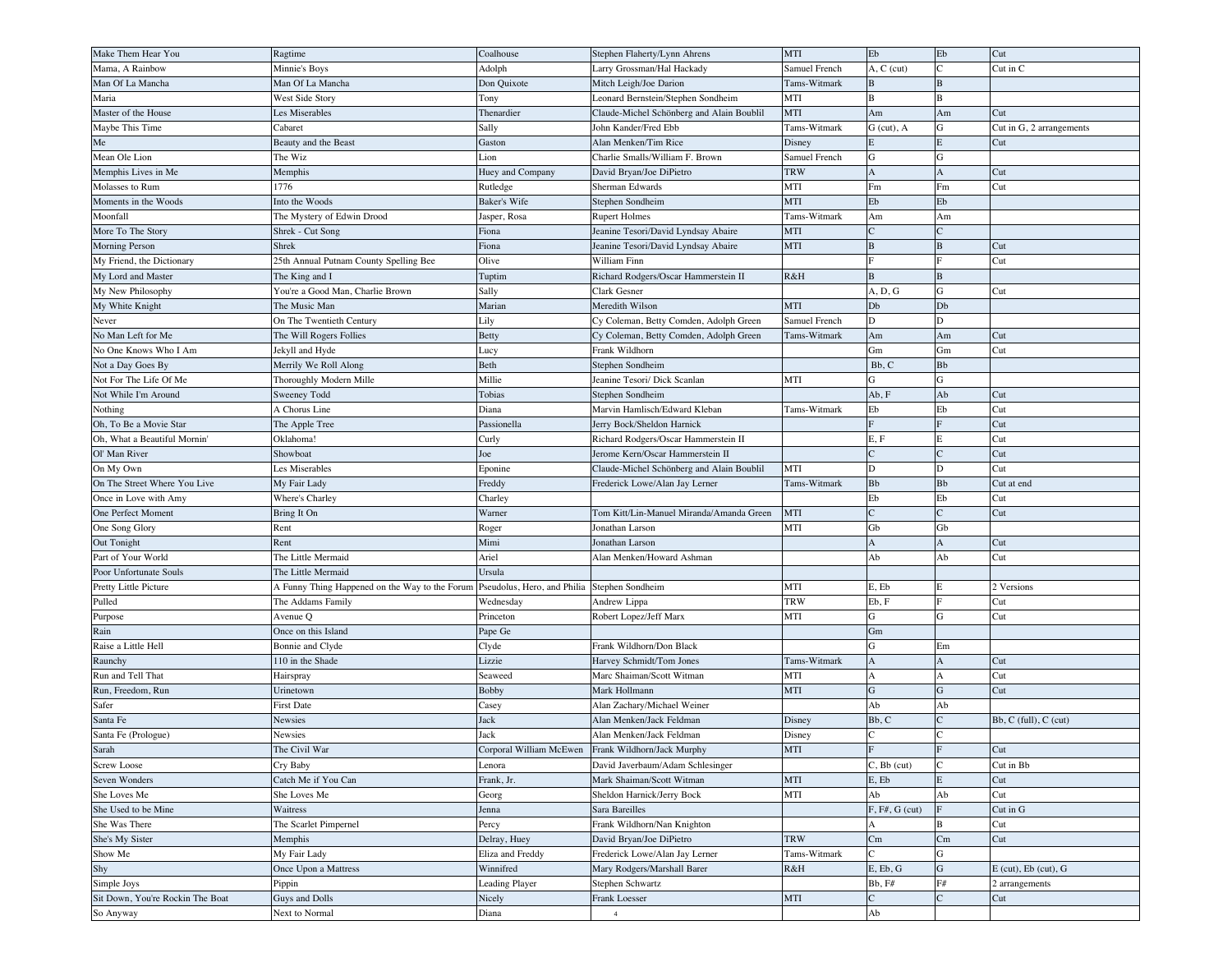| So Much Better                    | <b>Legally Blonde</b>                          | Elle                  | Laurence O'Keefe/Nell Benjamin            |                       |                        | Gb             | (starts on Db)      |
|-----------------------------------|------------------------------------------------|-----------------------|-------------------------------------------|-----------------------|------------------------|----------------|---------------------|
| So You Wanted to Meet the Wizard  | The Wiz                                        | The Wizard            | Charlie Smalls/William F. Brown           | Samuel French         | G                      | Em             | Cut                 |
| Some People                       | Gypsy                                          | Rose                  | Stephen Sondheim/Arthur Laurents          | Tams- Witmark         |                        | F              | Cut                 |
| Some Things are Meant to Be       | Little Women                                   | Beth, Joe             | Jason Howland/Mindi Dickstein             | Samuel French         | G                      | ${\bf G}$      | Cut                 |
| Somebody Else's Skin              | Catch Me if You Can                            | Frank, Jr.            | Marc Shaiman/Scott Wittman                |                       | B                      | $\, {\bf B}$   | Cut                 |
| Somebody, Somewhere               | The Most Happy Fella                           | Rosabella             | Frank Loesser                             |                       |                        | G              |                     |
| Someone Else's Story              | Chess                                          | Svetlana              | Benny Anderson, Bjorn Ulvaeus, Tim Rice   | Samuel French         | Gb                     | Gb             | Cut                 |
| Someone Like You                  | Jekyll and Hyde                                | Lucy                  | Frank Wildhorn                            |                       | E                      | F              |                     |
| Something's Coming                | West Side Story                                | Tony                  | Leonard Bernstein/Stephen Sondheim        | MTI                   |                        | D              |                     |
| Somewhere                         | West Side Story                                | Consuelo              | Leonard Bernstein/Stephen Sondheim        |                       | E                      | Е              |                     |
| Somewhere That's Green            | Little Shop of Horrors                         | Audrey                | Alan Menken/Howard Ashman                 |                       | G                      | ${\bf G}$      | Cut                 |
| Song on the Sand                  | La Cage Aux Folles                             | Georges               | Jerry Herman                              | Samuel French         |                        | F              | Cut                 |
| <b>Stars</b>                      | Les Miserables                                 | Javert                | Claude-Michel Schönberg and Alain Boublil | MTI                   | E                      | E              | Cut                 |
| Stay With Me                      | Into The Woods                                 | The Witch             | Stephen Sondheim                          | MTI                   | $B$ (cut), $C$         | G/m            | 2 arrangements      |
| Stepsisters' Lament               | Cinderella                                     | Stepsisters           | Richard Rodgers/Oscar Hammerstein II      | <b>MTI</b>            |                        | C              |                     |
| Stranger                          | <b>Big Fish</b>                                | Will                  | Andrew Lippa                              |                       | $C$ , $Bb$             | Ċ              |                     |
| Superboy and the Invisible Girl   | Next To Normal                                 | Natalie               | Brian Yorkey/Tom Kitt                     | MTI                   | D                      | $\mathbf D$    | Cut                 |
| Suppertime                        | You're a Good Man, Charlie Brown               | Snoopy                | Clark Gesner                              | Tams-Witmark          |                        | $\epsilon$     |                     |
| Take A Chance On Me               | Little Women                                   | Laurie                |                                           |                       | A, G                   |                | Cut                 |
| Take it Like a Man                | Legally Blonde                                 | <b>Emmett Forrest</b> | Laurence O'Keefe                          |                       | B                      | Gb             | Cut                 |
| Tell My Father                    | The Civil War                                  | Private Sam Taylor    | Frank Wildhorn/Jack Murphy                | MTI                   | G                      | ${\bf G}$      | Cut                 |
| That'll Show Him                  | A Funny Thing Happened on the Way to the Forum | Philia                | Stephen Sondheim                          | MTI                   | F                      | F              |                     |
| The Beauty Is                     | The Light in The Piazza                        | Clara                 | Adam Guettel                              | Samuel French         | G                      | ${\bf G}$      |                     |
| The Dark I Know Well              | Spring Awakening                               | Martha                | Duncan Sheik/Steven Sater                 |                       | Am                     | Am             | Cut                 |
| The I Love You Song               | The 25th Annual Putnam County Spelling Bee     | Olive                 | William Finn                              |                       | D                      | D              | Cut                 |
| The Impossible Dream              | Man of La Mancha                               | Don Quixote           | Mitch Leigh/Joe Darion                    |                       | Bb                     | Bb             |                     |
| The Kite                          | You're a Good Man, Charlie Brown               | Charlie Brown         | Clark Gesner                              | Tams-Witmark          | Eb                     | Eb             | Cut                 |
| The Life I Never Led              | Sister Act                                     | Mary Robert           | Alan Menken/Glenn Slater                  |                       | D, C                   | D              | Cut                 |
| The Light in the Piazza           | The Light in the Piazza                        | Clara                 | Adam Guettel                              | Samuel French         | D                      | D              |                     |
| The Longer I Live                 | Dracula, The Musical                           | Dracula               | Frank Wildhorn/Don Black                  |                       | Bbm, Gm                | Bbm            |                     |
| The Miller's Son                  | A Little Night Music                           | Petra                 | Stephen Sondheim                          |                       | Bm, Dm, Cm             | Bm             | Cut                 |
| The Movie in My Mind              | Miss Saigon                                    | Gigi                  | Claude-Michel Schönberg and Alain Boublil | MTI                   | Abm, Am                | Am             | Cut                 |
| The Music and the Mirror          | A Chorus Line                                  | Cassie                | Marvin Hamlisch/Edward Kleban             |                       |                        |                | Cut                 |
| The Music that Makes Me Dance     | Funny Girl                                     | Fanny Brice           | Jule Styne/Bob Merrill                    |                       | Eb, B                  | C              | Cut                 |
| The Old Red Hills of Home         | Parade                                         |                       |                                           |                       |                        |                |                     |
| The Rhythm of Life                | Sweet Charity                                  | Daddy                 | Cy Coleman/Dorothy Fields                 | Tams-Witmark          | Dm                     | Dm             | Cut                 |
| The Surrey with the Fringe on Top | Oklahoma!                                      | Curly                 | Rodgers and Hammerstein                   | R&H                   | $\mathbf G$            | ${\bf G}$      | Cut                 |
| The Trolley Song                  | Meet Me In St. Louis                           | Esther                | Hugh Martin/Ralph Blane                   |                       | D                      | Eb             |                     |
| There's Music in You              | Cinderella (R&H)                               | Marie                 | Rodgers and Hammerstein                   |                       | $\mathbf{F}$           | $\overline{C}$ | Cut                 |
| Thin Air                          | Amelie                                         | Young Amelie          |                                           |                       | B                      |                |                     |
| This Is Not Over Yet              | Parade                                         | Leo                   | Jason Robert Brown                        | MTI                   | A, G                   | A              | Cut                 |
| This Is The Moment                | Jekyll and Hyde                                |                       | Frank Wildhorn                            |                       | $E$ , $Eb$ , $D$ , $F$ | E              | Cut                 |
| Time                              | <b>Tuck Everlasting</b>                        | Miles                 |                                           |                       | Ab                     |                | Cut                 |
| Time Heals Everything             | Mack and Mabel                                 | Mabel                 | Jerry Herman                              |                       | Eb                     | Eb             | Cut                 |
| Times Are Hard for Dreamers       | Amelie                                         | Nino                  |                                           |                       | Eb                     | ${\rm Eb}$     | Cut                 |
| Tonight at Eight                  | She Loves Me                                   | Georg                 | Sheldon Harnick/Jerry Bock                | MTI                   | C, D                   | Ċ              |                     |
| Try Me                            | She Loves Me                                   | Laszlo                | Sheldon Harnick/Jerry Bock                | MTI                   | $\mathsf{C}$           | $\mathbf C$    | Cut                 |
| <b>Unexpected Song</b>            | Song and Dance                                 | N/A                   | Andrew Lloyd Webber/Don Black             | Really Useful Group D |                        | D              | Cut                 |
| Unusual Way                       | Nine                                           | Claudia               | Maury Yeston                              | Samuel French         | C/m                    | C/m            | Cut                 |
| Vanilla Ice Cream                 | She Loves Me                                   | Amalia                | Sheldon Harnick/Jerry Bock                | MTI                   | D, G                   |                |                     |
| Waiting                           | The Addams Family                              | Alice                 | Andrew Lippa                              |                       | Fm                     | Fm             |                     |
| Waiting For Life                  | Once On This Island                            | Ti Moune              | Stephen Faherty/Lynn Ahrens               | MTI                   | A, G                   | А              | Cut                 |
| Watch What Happens                | Newsies                                        | Katherine             | Alan Menken/Jack Feldman                  | Disney                | $F#$ , A (cut)         | $\mathbf{A}$   | Cut in A            |
| Way Back to Paradise              | Marie Christine                                | Marie Christine       |                                           |                       | G                      |                |                     |
| We Kiss in a Shadow               | The King and I                                 | Tuptim and Lun Tha    | Richard Rodgers/Oscar Hammerstein II      | R&H                   | G                      | ${\bf G}$      | Cut                 |
| What Do I Need with Love          | Thoroughly Modern Millie                       | Jimmy                 | Jeanine Tesori/Dick Scanlan               | MTI                   | F, A                   | Bb             | Cut, 2 arrangements |
| What I Did For Love               | A Chorus Line                                  | Diana                 | Marvin Hamlisch/Edward Kleban             | Tams-Witmark          |                        | $\mathsf C$    | Cut                 |
| What More Can I Say               | Falsettos                                      | Marvin                | William Finn                              | Samuel French         | F                      | F              |                     |
| What Only Love Can See            | Chaplin                                        |                       |                                           |                       |                        |                |                     |